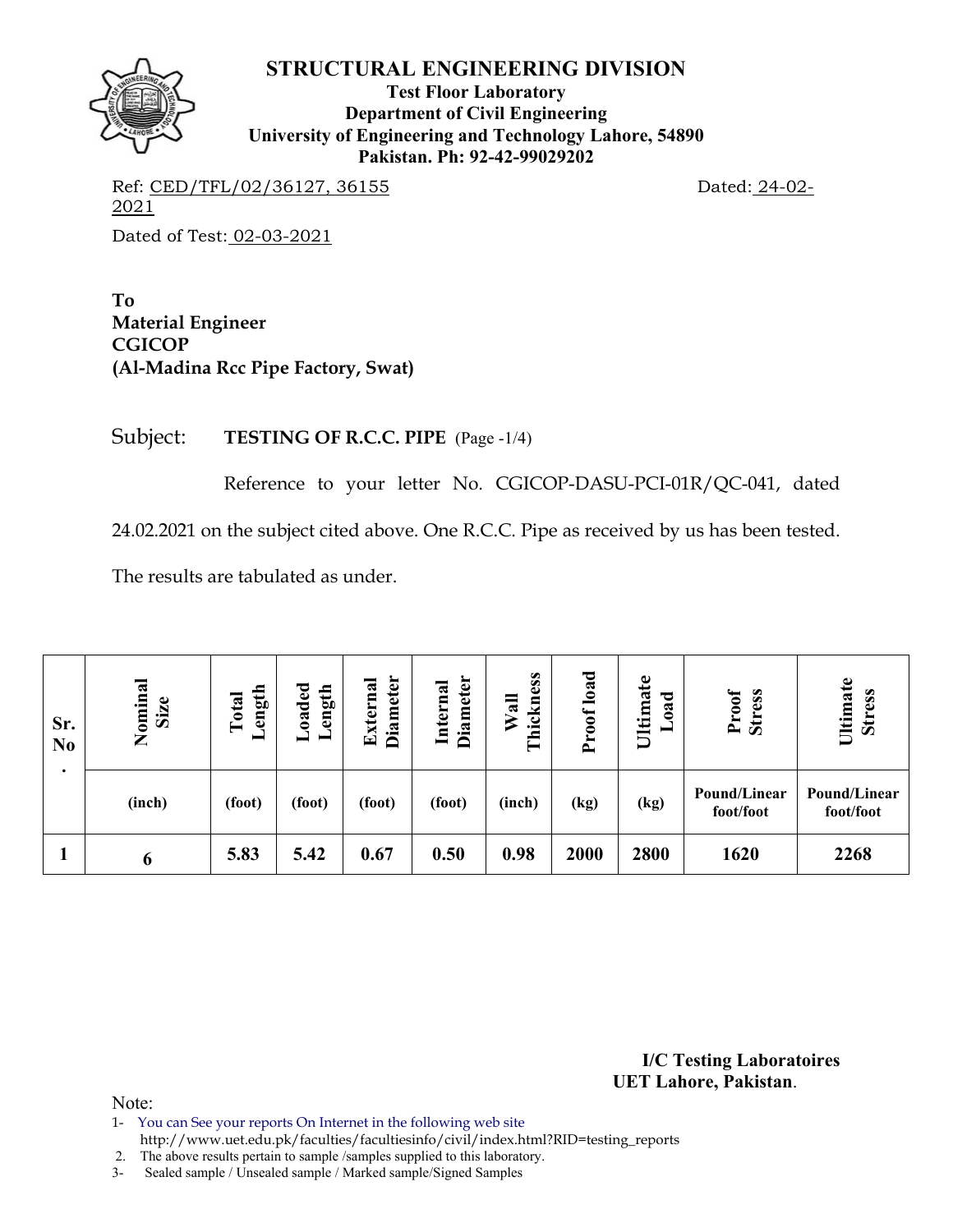

**Test Floor Laboratory Department of Civil Engineering University of Engineering and Technology Lahore, 54890 Pakistan. Ph: 92-42-99029202** 

Ref: CED/TFL/02/36127, 36155 Dated: 24-02-2021 Dated of Test: 02-03-2021

**To Material Engineer CGICOP (Al-Madina Rcc Pipe Factory, Swat)** 

### Subject: **TESTING OF R.C.C. PIPE [ASTM-C76 – 08a]** (Page -2/4)

Reference to your letter No. CGICOP-DASU-PCI-01R/QC-041, dated 24.02.2021 on the subject cited above. Two R.C.C. Pipes as received by us have been tested. The results are tabulated as under.

| Sr.<br>N <sub>0</sub><br>٠ | Nominal<br>Size | ength<br>Total<br>一 | Loaded<br>Length | <b>Diameter</b><br>External | <b>Diameter</b><br>Internal | Thickness<br>Wall | load<br>Proof | Ultimate<br>beo<br>┙ | Proof<br><b>Stress</b>    | Ultimate<br><b>Stress</b> |
|----------------------------|-----------------|---------------------|------------------|-----------------------------|-----------------------------|-------------------|---------------|----------------------|---------------------------|---------------------------|
|                            | (inch)          | (foot)              | (foot)           | (foot)                      | (foot)                      | (inch)            | (kg)          | (kg)                 | Pound/Linear<br>foot/foot | Pound/Linear<br>foot/foot |
|                            | 9               | 5.74                | 5.31             | 0.94                        | 0.73                        | 1.25              | 4000          | 8200                 | 2274                      | 4662                      |
| 2                          | 12              | 5.75                | 5.37             | 1.21                        | 0.98                        | 1.38              | 4500          | 8600                 | 1890                      | 3612                      |

**I/C Testing Laboratoires UET Lahore, Pakistan**.

Note:

1- You can See your reports On Internet in the following web site

 http://www.uet.edu.pk/faculties/facultiesinfo/civil/index.html?RID=testing\_reports 2. The above results pertain to sample /samples supplied to this laboratory.

3- Sealed sample / Unsealed sample / Marked sample/Signed Samples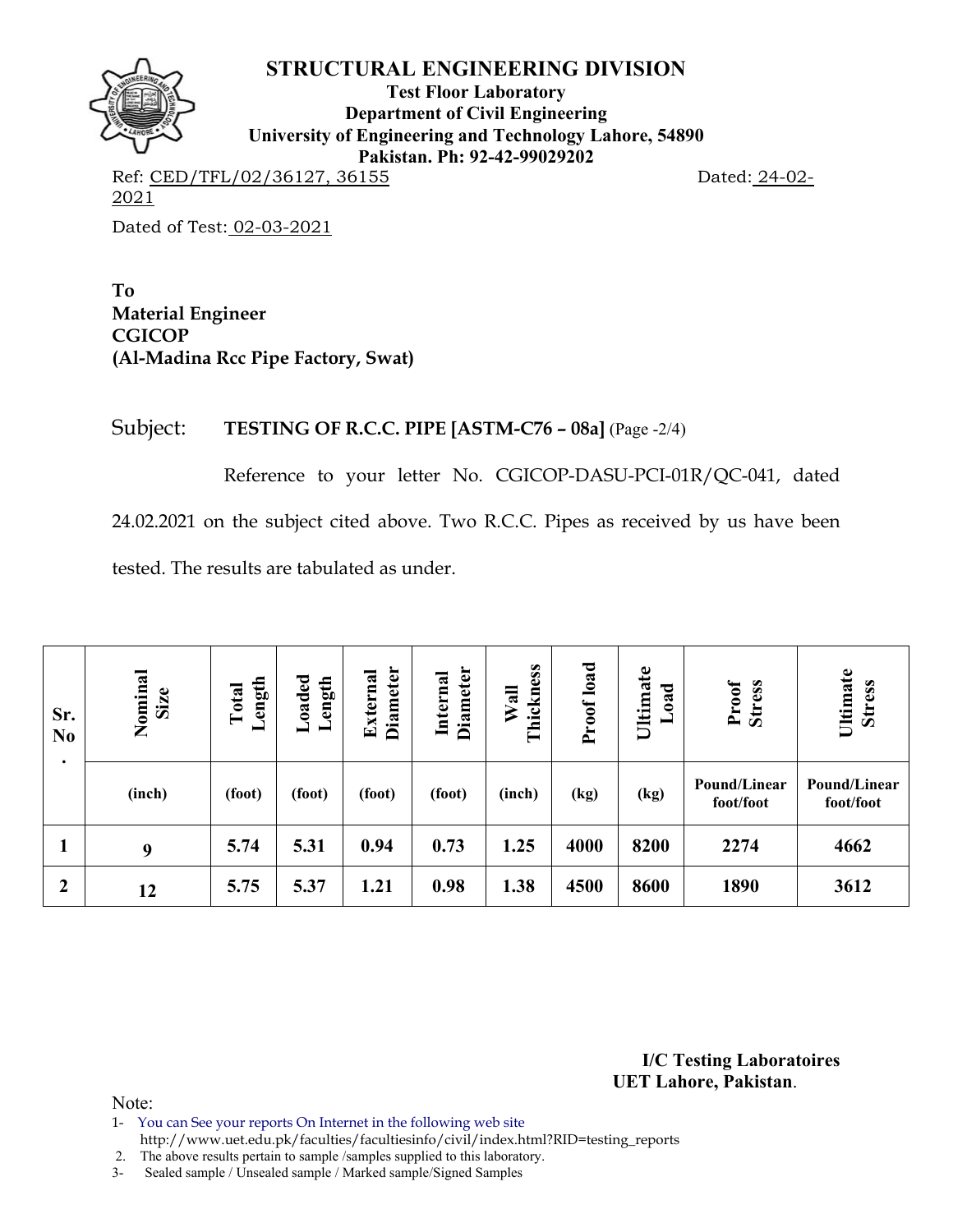

**Test Floor Laboratory Department of Civil Engineering University of Engineering and Technology Lahore, 54890 Pakistan. Ph: 92-42-99029202** 

To, Material Engineer CGICOP (Al-Madina Rcc Pipe Factory, Swat)

| Reference $\#$ CED/TFL 36127, 36155 (Engr. M Rehan Ashraf)   | Dated: 24-02-2021 |
|--------------------------------------------------------------|-------------------|
| Reference of the request letter # CGICOP-DASU-PCI-01R/QC-041 | Dated: 24-02-2021 |

# **Tension Test Report** (Page -3/4)

Gauge length 8 inches

Date of Test 03-02-2021 Description Steel Bar (From RCC Pipe) Tensile and Bend Test

| Sr. No.                                                                     | Weight                                                                       |         | Diameter/<br><b>Size</b><br>(in) | Area<br>$(in^2)$ |        | <b>Yield load</b> | <b>Breaking</b><br>Load | <b>Yield Stress</b><br>(psi) |        | <b>Ultimate</b><br><b>Stress</b><br>(psi) |               | Elongation | % Elongation | Pipe Diameter |
|-----------------------------------------------------------------------------|------------------------------------------------------------------------------|---------|----------------------------------|------------------|--------|-------------------|-------------------------|------------------------------|--------|-------------------------------------------|---------------|------------|--------------|---------------|
|                                                                             | (1bs/ft)                                                                     | Nominal | <b>Actual</b>                    | Nominal          | Actual | (kg)              | (kg)                    | Nominal                      | Actual | Nominal                                   | <b>Actual</b> | (inch)     |              |               |
| $\mathbf{1}$                                                                | 0.059                                                                        | ------  | 0.148                            | ------           | 0.017  |                   | 480                     | ------                       |        | ------                                    | 61200         | 0.30       | 3.8          | 6"            |
| $\boldsymbol{2}$                                                            | 0.056                                                                        |         | 0.145                            | ------           | 0.016  |                   | 520                     |                              |        |                                           | 69600         | 0.25       | 3.1          |               |
| 3                                                                           | 0.124                                                                        | ------- | 0.216                            | ------           | 0.037  |                   | 1920                    | -----                        |        |                                           | 115900        | 0.40       | 5.0          | 9"            |
| $\overline{\mathbf{4}}$                                                     | 0.125                                                                        |         | 0.216                            | ------           | 0.037  |                   | 1960                    |                              |        |                                           | 117800        | 0.40       | 5.0          |               |
| 5                                                                           | 0.074                                                                        | ------  | 0.167                            | ------           | 0.022  |                   | 1200                    |                              |        |                                           | 121300        | 0.30       | 3.8          | 12"           |
| 6                                                                           | 0.075                                                                        | ------  | 0.168                            | ------           | 0.022  |                   | 1200                    |                              |        |                                           | 119900        | 0.30       | 3.8          |               |
|                                                                             | Note: only six samples for tensile and three samples for bend test           |         |                                  |                  |        |                   |                         |                              |        |                                           |               |            |              |               |
|                                                                             |                                                                              |         |                                  |                  |        |                   |                         |                              |        |                                           |               |            |              |               |
| <b>Bend Test</b>                                                            |                                                                              |         |                                  |                  |        |                   |                         |                              |        |                                           |               |            |              |               |
| Steel Bar taken from Rcc Pipe 6" Dia Bend Test Through 180° is Satisfactory |                                                                              |         |                                  |                  |        |                   |                         |                              |        |                                           |               |            |              |               |
|                                                                             | Steel Bar taken from Rcc Pipe 9" Dia Bend Test Through 180° is Satisfactory  |         |                                  |                  |        |                   |                         |                              |        |                                           |               |            |              |               |
|                                                                             | Steel Bar taken from Rcc Pipe 12" Dia Bend Test Through 180° is Satisfactory |         |                                  |                  |        |                   |                         |                              |        |                                           |               |            |              |               |

#### **I/C Testing Laboratoires UET Lahore, Pakistan**.

Note:

1- You can See your reports On Internet in the following web site http://www.uet.edu.pk/faculties/facultiesinfo/civil/index.html?RID=testing\_reports

2. The above results pertain to sample /samples supplied to this laboratory.

3- Sealed sample / Unsealed sample / Marked sample/Signed Samples